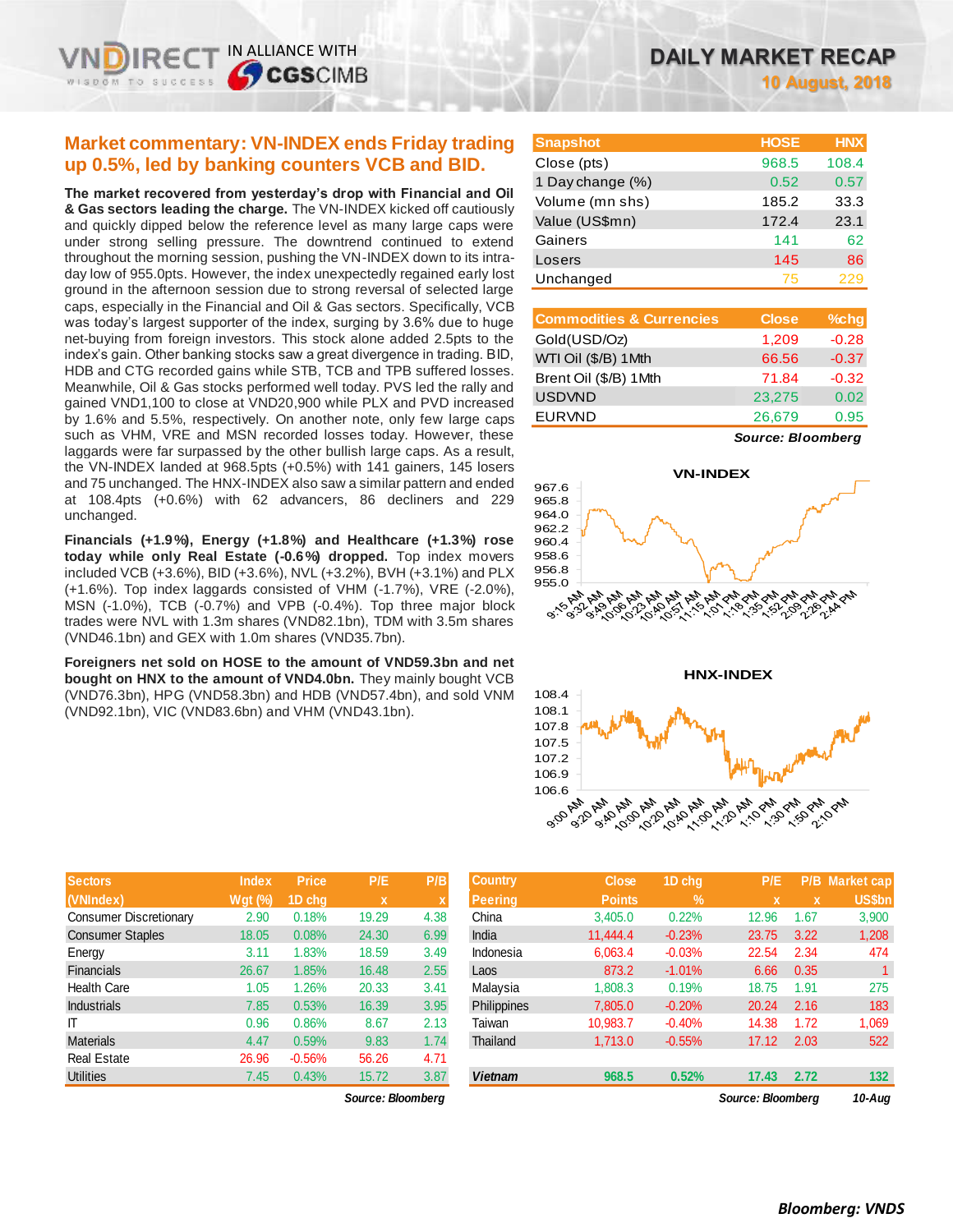## **Market News**

**Oil set for sixth weekly loss as trade war stokes demand fears.** A bruising week for oil has set prices on course for the longest weekly losing streak in three years as a trade war between the world's two biggest economies stokes fears it could sap energy demand. Futures were headed for a 2.6% loss this week. The U.S. and China are threatening to slap additional tariffs on imports from each other in a matter of weeks, with the tit-for-tat protectionist measures set to expand. The trade conflict overshadowed a decline in American crude inventories and potential supply losses from Iran. Oil is trading near a seven-week low on fears the intensifying trade tension will crimp global economic growth and increase financial vulnerability. Meanwhile, some Iranian crude buyers have started looking elsewhere for supplies as renewed U.S. sanctions aimed at curbing oil exports from the OPEC nation are set to take effect in November. *(Bloomberg)*

**Vietnam might face power shortage by 2030.** Vietnam will likely face a power shortage in the period 2020-2030 if electricity generation is not increased and there is not enough fuel (coal and gas) for generation. The warning was made at the Vietnam Energy Forum held by the Ministry of Industry and Trade (MoIT) in Hanoi on Thursday. According to Vietnam Electricity (EVN), to meet electricity demand for socio-economic development up to this year, EVN has completed construction of 40 power plants with total capacity of 20,586MW. By the end of 2018, total installed capacity of the sector is expected to reach 47,768MW (5.41 times higher than in 2003), ranking second in ASEAN (after Indonesia) and 25th in the world. It is forecast that up to 2030, demand for electricity will continue to grow at a high level. The electricity sector will need to ensure 265-278bn kWh by 2020 and around 572-632bn kWh by 2030. Thus, the growth in demand for electricity in the period 2016- 20 is targeted to be 10.3-11.3% per year and about 8-8.5% for the period 2021-30. However, power shortages may increase up to 2025 under scenarios including high load use or a chronic lowering of reservoir water levels, with water used here partly going towards power plants. In addition, the construction of gas projects Bloc B and Ca Voi Xanh (Blue Whale) and several others, which will produce electricity, are proceeding slower than planned. *(Vietnamnews.vn)*

# **Coverage Universe Updates**

### **Phu Nhuan Jewelry JSC (PNJ) - Update - ADD (Upside +25.7%)**

**PNJ announced strong 2Q2018 business results in line with our expectations. Our positive view on PNJ is strengthened by the company's growing store coverage, robust Same-Store Sales Growth (SSSG) and successful expansion into fashion accessories such as watches. We upgrade PNJ to an ADD rating based on a new target price of VND120,700/share.**

**PNJ's 2Q net profit surged 39.9% yoy to VND180.4bn on the back of a 37.2% yoy increase in net revenue to VND3,217.4bn.** Cumulative 6M2018 results were also strong with increases of 34.3% yoy in the top line and 36.8% yoy in the bottom line. With these half year results, the company has also achieved 53.6% of its revenue target and 58.6% of its net profit goal for FY2018.

**1H18 gross margin improved 100 bp to 18.4% due to the continued improvement in the product mix and the slight expansion in GPM of gold retail segment.** Comparing to the same period last year, jewelry retailing increased its contribution to total revenue from 50.1% to 53.5% while the contributions from jewelry wholesaling and gold bar trading reduced to 25.2% and 20.0% from 26.7% and 21.5%, respectively.

**Extensive store network continued to serve as a major driver for PNJ's growth.** Retail revenue in 1H2018 surged 44.0% yoy contributed by (1) SSSG of 23.0%, (2) full 6-month revenue contribution in 1H2018 of 22 stores opened in 1H2017 and (3) revenue contribution from 56 stores opened from 3Q17 to 2Q18. In 6M2018, PNJ opened 30 new PNJ stores (vs. 40 stores in 2018 management's guidance), bringing the total store count to 298 stores.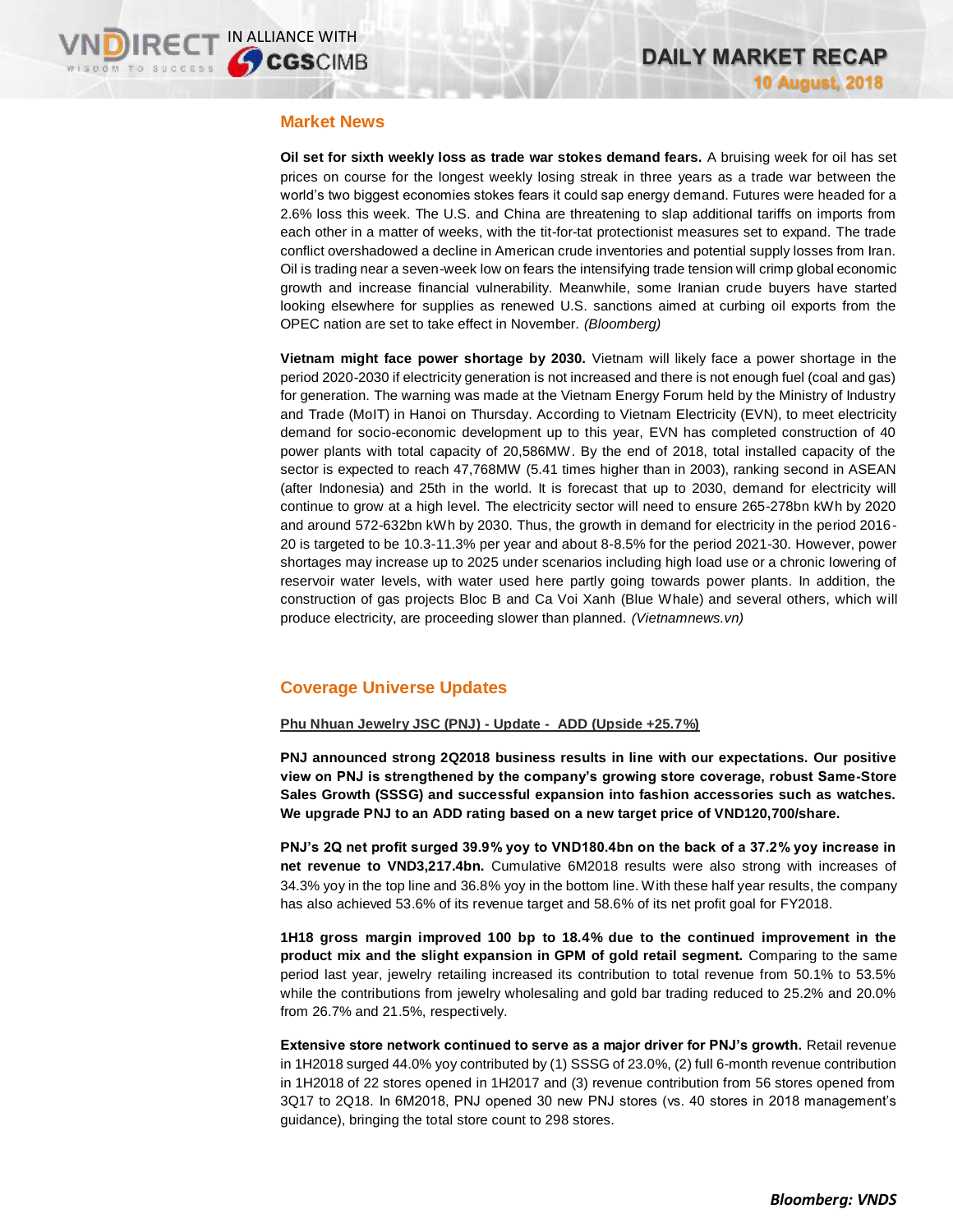**10 August, 2018**

**DAILY MARKET RECAP** 

**We expect PNJ to continue to see high growth in 2H2018.** FY2018 revenue is estimated to reach VND14,271bn (+30.0% yoy) and net profit to soar 39.3% yoy to VND1,010bn. PNJ Watch, which offers mid-range branded watches and the on-going improvement in its omni-channel platform system could become new growth engines for the company.

**Recent share price weakness has created an attractive entry point.** The on-going news flow about PNJ's former BoD member's involvement in the DongA Bank case might continue to stir up bearish sentiment but we believe this incident will not have a material impact on PNJ's fundamentals and longer-term share price outlook. PNJ is currently trading at a TTM P/E of 18.0x, a 9.1% discount to the average TTM P/E of global peers (19.8x). Given PNJ's leading position and sizeable room for growth, we reiterate our ADD rating and target price of VND120,700/share which translates into a FY18 P/E of 19.4x.

*Read the full report: [HERE](https://static-02.vndirect.com.vn/uploads/prod/PNJ_Update_20180810.pdf)*

# **Notable Corporate Events**

**Thien Long Group Corporation (TLG VN) - dividend payment:** Aug 30 and Aug 31 will be the exdate and record date, respectively, for paying the 2017 second cash dividend of VND1,000/share and stock dividend at the ratio of 100:30. The cash payment will be made on Oct 05. *(Ndh.vn)*

*<to be continued>*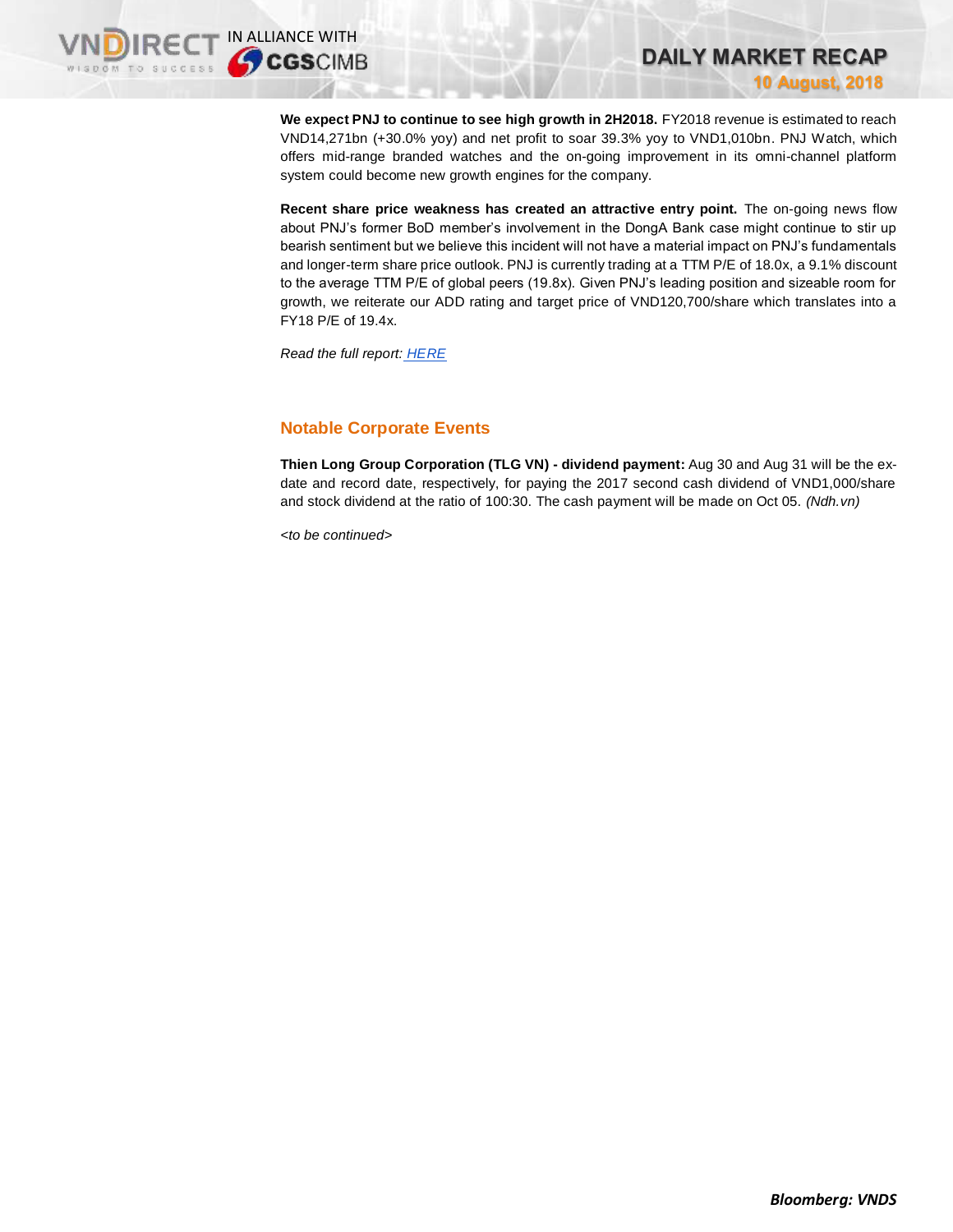# **DAILY MARKET RECAP**

**10 August, 2018**

# **COVERAGE SUMMARY**

**VNDIRECT IN ALLIANCE WITH** 

| Ticker          | <b>Close</b><br>price | <b>Adjusted</b><br>target<br>price | <b>Upside</b> | Recom-<br>endation | <b>Investment thesis summary/Update</b>                                                                                                                                                                                                                                                                                                                                                                                                                                                                                                                                                                                                               | Latest<br>report |
|-----------------|-----------------------|------------------------------------|---------------|--------------------|-------------------------------------------------------------------------------------------------------------------------------------------------------------------------------------------------------------------------------------------------------------------------------------------------------------------------------------------------------------------------------------------------------------------------------------------------------------------------------------------------------------------------------------------------------------------------------------------------------------------------------------------------------|------------------|
| PC <sub>1</sub> | 26,500                | 40,700                             | 53.6%         | ADD                | Positive outlook for 2018 with surge in revenue thanks to: (1) New<br>contribution from My Dinh Plaza II and (2) commissioning of two new<br>hydropower plants in Q4, 2017. (3) Back log of VND2,040bn at end of 2017                                                                                                                                                                                                                                                                                                                                                                                                                                 | <b>Link</b>      |
| <b>LPB</b>      | 9,600                 | 19,000                             | 97.9%         | <b>ADD</b>         | 1. Unique distribution advantage with more than 1000 PTOs across<br>country. Will be able to maintain strong credit growth thanks to good capital<br>buffer (CAR ~13%) and strong liquidity (LDR ~80%).<br>2. FY18 YE P/B cheap relative to peers.                                                                                                                                                                                                                                                                                                                                                                                                    | Link             |
| <b>VJC</b>      | 152,400               | 149,400                            | $-2.0%$       | <b>HOLD</b>        | 1. 1Q18 transport revenue reached VND6,035bn (+51.9% yoy)<br>2. In 2018, VJC will continue to expand its international network<br>3. VJC may not be able to pass on fuel costs if oil price continues to rise.<br>Moreover VJC appears to be overvalued compared to global peers which<br>are seeing multiple contraction due to rising fuel prices and looming<br>overcapacity in the APAC region                                                                                                                                                                                                                                                    | <b>Link</b>      |
| <b>NLG</b>      | 29,150                | 38,200                             | 31.0%         | ADD                | 1. NLG is well aligned with the new property market orientation. NLG<br>focuses on durable-demand products (affordable and social apartments<br>and landed properties).<br>2. FY2017 net revenue is forecasted at VND3,454 billion (+36.3% yoy) and<br>NPATMI at VND544 billion (+58% yoy). For 2018, revaluation of Hoang<br>Nam project will secure strong EAT growth. However, the share price is<br>reasonable this year.<br>3. Upside for the stock will come in 2018 as major projects are going to be<br>executed.                                                                                                                             | <b>Link</b>      |
| <b>ACV</b>      | 88,300                | 112,000                            | 26.8%         | ADD                | 1. Likely beneficiary of air passenger boom over the next decade<br>2. MOT's divestment of ACV stake to be a significant catalyst<br>3. Higher return on capital justifies higher valuation                                                                                                                                                                                                                                                                                                                                                                                                                                                           | <b>Link</b>      |
| <b>DPM</b>      | 17,800                | 15,600                             | $-12.4%$      | <b>REDUCE</b>      | 1. High exposure to oil prices (forecasted to average US\$70/bbl in 2018)<br>implies potential further contraction in margins.<br>2. High depreciation burden leads to expected losses for the NPK - NH3<br>expansion project in 2018-2019. This project will only contribute to profits<br>from 2020 onwards as the plants reach full capacity.<br>3. Short to medium term catalysts include a pending change in VAT policy<br>(which would improve gross margin by 3-4% pts) and the acceleration of<br>PVN's divestment process in 2018.                                                                                                           | Link             |
| <b>QNS</b>      | 41,500                | 54,600                             | 31.6%         | ADD                | 1. Soymilk segment is the main growth driver and expected to regain<br>momentum in 2018 with new products.<br>2. Sugarcane prices should temper this year, cushioning some of the<br>impact of falling sugar price. This should protect sugar segment's GPM to<br>further squeeze.<br>3. We recommends an ADD rating for QNS as the increasing profitability<br>contribution from soymilk segment should help QNS close its valuation gap<br>with pure-play consumer stocks.                                                                                                                                                                          | <b>Link</b>      |
| <b>LTG</b>      | 40,000                | 66,270                             | 65.7%         | <b>ADD</b>         | 1. Booming rice exports to China and Philippines should boost Agrifood<br>sales.<br>2. For 2018, we expect a 7.1% growth in top line to touch VND8,781bn and<br>a 18.4% growth in bottom line to touch VND517bn.                                                                                                                                                                                                                                                                                                                                                                                                                                      | Link             |
| <b>VCB</b>      | 63,500                | 79,500                             | 25.2%         | ADD                | 1. VCB is a well-regarded state-owned commercial bank (SOCB) with an<br>extensive network, a critical role in Vietnam's national payment system and<br>leading card issuer.<br>2. Its strong deposit franchise and large client base would support a gradual<br>shift in loan mix to higher-yield segments such as personal lending, in our<br>view.<br>3. Its asset quality is best in class, with well-controlled NPLs and a high<br>provisioning buffer (NPL of 1.1%, loan loss reserve ratio, LLR, of 131% at<br>end- $FY17$ ).<br>4. We project an enviable net profit CAGR of 17.7% over FY18-20F, with<br>ROE improving to 20.1% by end-FY20F. | Link             |
| MBB             | 23,250                | 33,400                             | 43.7%         | <b>ADD</b>         | 1. MBB is looking to push fee income through bancassurance and<br>internet/mobile banking.<br>2. High loan growth to be supported by sufficient capital and funding.<br>3. MBB still trades at a discount to peers.                                                                                                                                                                                                                                                                                                                                                                                                                                   | <b>Link</b>      |
| <b>VSC</b>      | 40,000                | 53,400                             | 33.5%         | ADD                | 1. VSC will boost VGP capacity by a third to 800,000 TEU by 2019 through<br>the additional of a new quay crane and a back-end logistics center which is<br>75% complete at the moment.<br>2. 2018 net profit expected to soar to VND360bn (+34.8% YoY).<br>3. Valuation is attractive due to the foreign investors' sell off over the last<br>few weeks. VSC is currently trading at 12M EV/EBITDA 5.6x, well below<br>the peer average of 6.7x.                                                                                                                                                                                                      | Link             |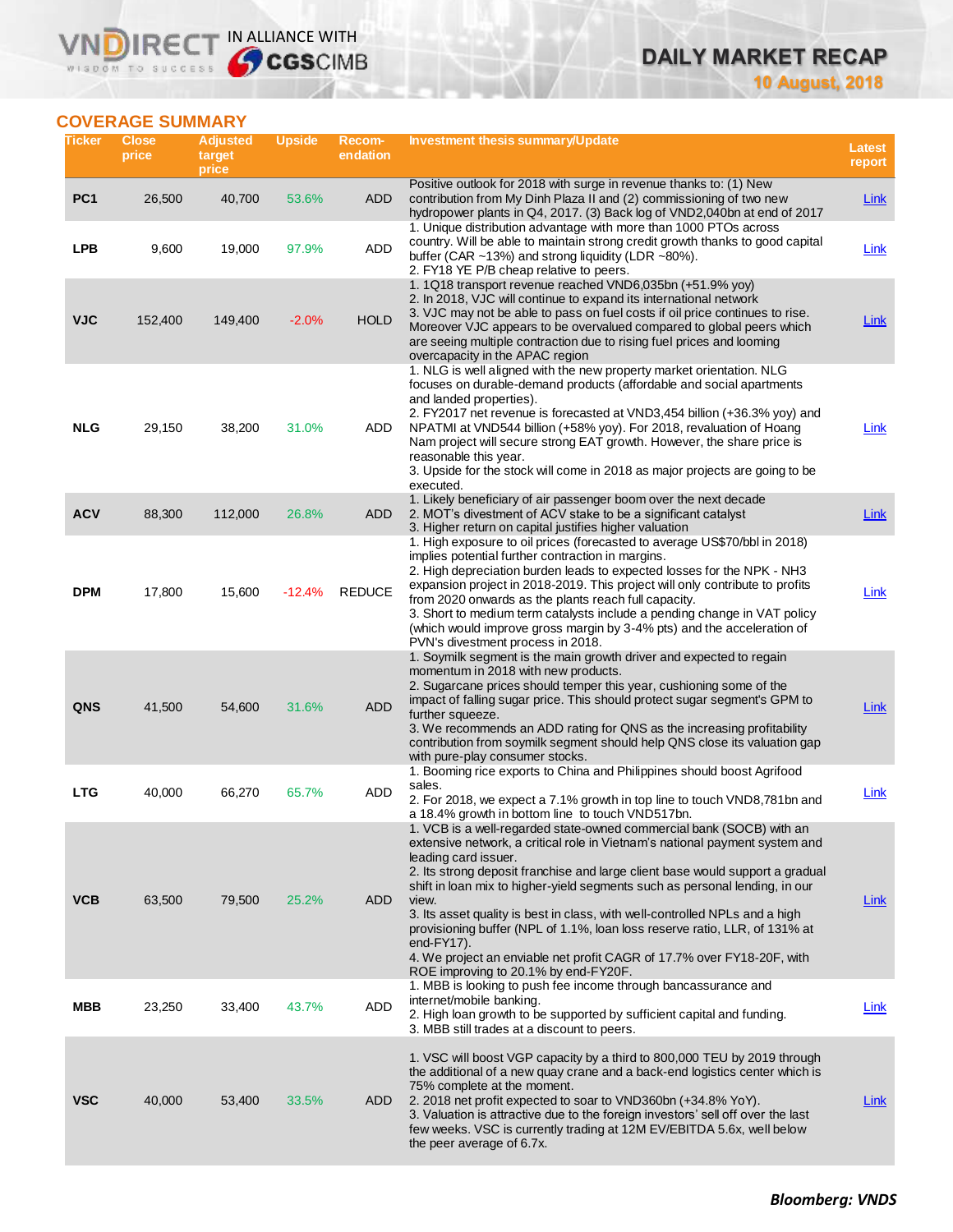# **DAILY MARKET RECAP**

**10 August, 2018**

| Ticker     | <b>Close</b><br>price | <b>Adjusted</b><br>target<br>price | Upside | Recom-<br>endation | Investment thesis summary/Update                                                                                                                                                                                                                                                                                                                                                                                                                                                                                                                                                                                  | Latest<br>report |
|------------|-----------------------|------------------------------------|--------|--------------------|-------------------------------------------------------------------------------------------------------------------------------------------------------------------------------------------------------------------------------------------------------------------------------------------------------------------------------------------------------------------------------------------------------------------------------------------------------------------------------------------------------------------------------------------------------------------------------------------------------------------|------------------|
| <b>VPB</b> | 26,800                | 36,700                             | 36.9%  | ADD                | 1. VPB delivered ROA of 1.9% and ROE of 24.8% in FY16, the highest<br>returns-on-capital among local peers and impressive even in a regional<br>context.<br>2. FY16 NIM of 7.7% was driven by a shift in loan mix towards higher<br>yielding segments, such as consumer finance, retail, household and micro-<br>SME loans.<br>3. Strong topline growth in FY14-16, complemented by an improvement in<br>operational efficiency on continued investments into technology.<br>4. We expect strong earnings growth in FY17-20F with forecasted net profit<br>CAGR of 25.6% and sustained high average ROE of 22.7%. | Link             |
| <b>TCM</b> | 20,150                | 22,500                             | 11.7%  | <b>HOLD</b>        | 1. High property value offsets the lack of foreign room.<br>2. Core segments to perform moderately well in 2018.<br>3. We expect that FY18 core-earnings to grow by a robust 45%.                                                                                                                                                                                                                                                                                                                                                                                                                                 | <b>Link</b>      |
| <b>HPG</b> | 37,000                | 47,800                             | 29.2%  | ADD                | 1. Expect higher construction steel consumption across Vietnam in 2018F<br>2. Ability to sustain and even consolidate its leading market position<br>3. Margin expansion from rising steel prices & soft raw material prices<br>4. HPG's long-steel capacity to double over the next 12 months                                                                                                                                                                                                                                                                                                                    | Link             |
| <b>PVT</b> | 17,500                | 29,900                             | 70.9%  | <b>ADD</b>         | 1. PVT has a chartering profile skewed towards fixed rates, which offers<br>protection against the current low-rate environment, while providing<br>potential upside for recovery.<br>2. PVT has the largest tanker fleet and LPG fleet among Vietnam carriers,<br>and is able to ride on growing demand for fossil fuels and LPG from the civil<br>and industrial sectors.<br>3. The company plans to upsize and rejuvenate its fleet over the next few<br>years to respond to Vietnam's increasing refinery capacity and growing<br>demand for LPG.                                                             | <b>Link</b>      |
| <b>STK</b> | 14,000                | 27,600                             | 97.1%  | ADD                | 1. STK is currently the Vietnam's 2nd largest polyester yarn manufacturer,<br>accounting for 28% of the country's total polyester yarn exports.<br>2. Unmet domestic demand and growing demand from export markets,<br>driven by recent trade agreements.<br>3. However, fierce competition from Chinese yarn, as well as input price<br>volatility present downside risks.                                                                                                                                                                                                                                       | Link             |
| IDI        | 11,600                | 26,600                             | 129.3% | <b>ADD</b>         | 1. IDI has gradually risen to become one of the most promising Vietnamese<br>pangasius exporters. The firm has endured multiple downturns in the<br>industry, demonstrating its resilience and good management quality. The<br>share price, however, is volatile.<br>2. We expect that pangasius exports will grow strongly in 2018.<br>3. Fish feed segment and fishmeal/fish fat segment will see strong growth<br>in 2018<br>4. IDI will continue to increase its capacity to support growth over the next<br>2-3 years.<br>5. High dividend yield and attractive valuation                                    | <b>Link</b>      |
| AAA        | 16,400                | 25,300                             | 54.3%  | ADD                | 1. AAA is the largest plastic packaging manufacturer and exporter in South<br>East Asia, with current production capacity of 8,000 tonnes/month.<br>2. AAA will be able to capture market share globally in countries such as<br>Japan, as well as the U.S and EU in coming years.<br>3. AAA aims to expand its production and adopt effective cost controls.<br>4. Positive outlook for AAA in 2018.<br>5. AAA's valuation is attractive in light of its strong revenue growth and<br>improving profitability.                                                                                                   | Link             |
| <b>PNJ</b> | 96,000                | 120,700                            | 25.7%  | ADD                | 1. Extensive store network continued to serve as a major driver for PNJ's<br>growth.<br>2. Robust Same-Store Sales Growth (SSSG)<br>3. PNJ is diversifying its jewelry-focused product mix by introducing fashion<br>accessories such as mid-range branded watches since 2012.<br>3. Growing benefits from expanding store network and developing omni-<br>channel platform.                                                                                                                                                                                                                                      | <b>Link</b>      |

**VNDIRECT IN ALLIANCE WITH** 

WISDOM TO SUCCESS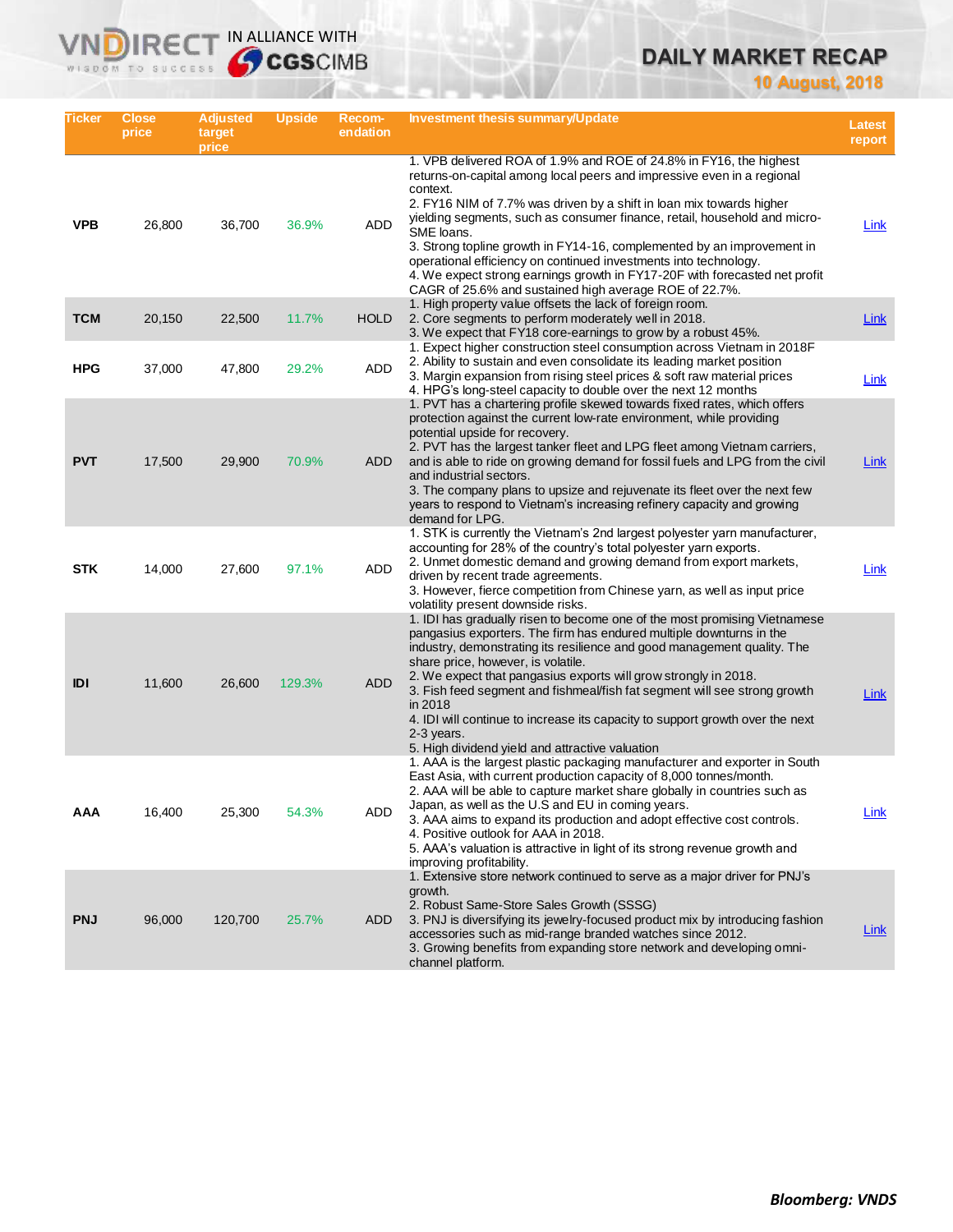# **MARKET MOVEMENTS**

WISDOM TO SUCCESS

ה

IR<sub>E</sub>

| <b>HOSE</b>        |        |       |      |         |              |
|--------------------|--------|-------|------|---------|--------------|
| <b>Top gainers</b> |        |       |      |         | <b>VND</b>   |
| <b>Ticker</b>      | Last   | Cha   | %chq | Vol.    | <b>Index</b> |
|                    | Price  |       |      |         | impact       |
| <b>TMT</b>         | 5,770  | 370   | 6.85 | 39,010  | 0.004        |
| <b>DAT</b>         | 17,250 | 1,100 | 6.81 | 20      | 0.015        |
| <b>TGG</b>         | 23,600 | 1,500 | 6.79 | 307,180 | 0.012        |
| C47                | 11,150 | 700   | 6.70 | 125,400 | 0.004        |
| <b>DRL</b>         | 56,000 | 3,500 | 6.67 | 10      | 0.010        |

IN ALLIANCE WITH

| <b>Top losers</b> |              |          |        |         | <b>VND</b>   |
|-------------------|--------------|----------|--------|---------|--------------|
| <b>Ticker</b>     | Last         | Cha      | %chq   | Vol.    | <b>Index</b> |
|                   | <b>Price</b> |          |        |         | impact       |
| <b>TDG</b>        | 7.890        | $-590$   | $-7.0$ | 299.140 | $-0.002$     |
| <b>DTT</b>        | 9.910        | $-740$   | $-7.0$ | 4.810   | $-0.002$     |
| <b>APG</b>        | 4.960        | $-370$   | $-6.9$ | 793.660 | $-0.002$     |
| <b>HTT</b>        | 2,830        | $-210$   | $-6.9$ | 916,840 | $-0.001$     |
| <b>VMD</b>        | 18,200       | $-1,350$ | $-6.9$ | 40      | $-0.006$     |

|               | <b>Top index movers</b> |       |      |         |              |  |  |  |  |
|---------------|-------------------------|-------|------|---------|--------------|--|--|--|--|
| <b>Ticker</b> | Last                    | Cha   | %chq | Vol.    | <b>Index</b> |  |  |  |  |
|               | <b>Price</b>            |       |      |         | impact       |  |  |  |  |
| <b>VCB</b>    | 63,500                  | 2,200 | 3.6  | 3.85MLN | 2.467        |  |  |  |  |
| <b>BID</b>    | 29,900                  | 1,050 | 3.6  | 4.42MLN | 1.119        |  |  |  |  |
| <b>NVL</b>    | 65,000                  | 2,000 | 3.2  | 833,000 | 0.566        |  |  |  |  |
| <b>BVH</b>    | 84,500                  | 2,500 | 3.1  | 195.740 | 0.546        |  |  |  |  |
| <b>PLX</b>    | 63,900                  | 1,000 | 1.6  | 665,110 | 0.403        |  |  |  |  |

| <b>Top index laggers</b> |              |          |        |         |              |  |  |  |
|--------------------------|--------------|----------|--------|---------|--------------|--|--|--|
| <b>Ticker</b>            | Last         | Cha      | %cha   | Vol.    | <b>Index</b> |  |  |  |
|                          | <b>Price</b> |          |        |         | impact       |  |  |  |
| VHM                      | 106,900      | $-1,800$ | $-1.7$ | 120.470 | $-1.503$     |  |  |  |
| <b>VRE</b>               | 40,200       | $-800$   | $-2.0$ | 1.40MLN | $-0.474$     |  |  |  |
| <b>MSN</b>               | 89,000       | $-900$   | $-1.0$ | 886.180 | $-0.326$     |  |  |  |
| <b>TCB</b>               | 27,200       | $-200$   | $-0.7$ | 2.36MLN | $-0.218$     |  |  |  |
| <b>VPB</b>               | 26,800       | $-100$   | $-0.4$ | 2.43MLN | $-0.076$     |  |  |  |

| <b>Top active volume</b> |              |        |        |              | <b>VND</b>   |
|--------------------------|--------------|--------|--------|--------------|--------------|
| <b>Ticker</b>            | Last         | Cha    | %chq   | Vol.         | <b>Index</b> |
|                          | <b>Price</b> |        |        |              | impact       |
| <b>HAG</b>               | 7,530        | 100    |        | 1.4 37.97MLN | 0.029        |
| <b>FLC</b>               | 6.070        | $-10$  | $-0.2$ | 9.70MLN      | $-0.002$     |
| <b>HNG</b>               | 15,200       | $-300$ | $-1.9$ | 7.95MLN      | $-0.072$     |
| <b>CTG</b>               | 24.250       | 200    | 0.8    | 4.51MLN      | 0.232        |
| <b>MBB</b>               | 23,250       | 100    | 0.4    | 4.50MLN      | 0.067        |

| <b>HOSE</b>        |              |       |         |         |              |                    |              | <b>HNX</b> |         |         |            |
|--------------------|--------------|-------|---------|---------|--------------|--------------------|--------------|------------|---------|---------|------------|
| <b>Top gainers</b> |              |       |         |         | <b>VND</b>   | <b>Top gainers</b> |              |            |         |         | <b>VND</b> |
| Ticker             | Last         | Chg   | $%$ chq | Vol.    | <b>Index</b> | Ticker             | Last         | Chg        | $%$ chg | Vol.    | Index      |
|                    | <b>Price</b> |       |         |         | impact       |                    | <b>Price</b> |            |         |         | impact     |
| TMT                | 5,770        | 370   | 6.85    | 39,010  | 0.004        | <b>KSK</b>         | 500          | 100        | 25.0    | 59.300  | 0.000      |
| <b>DAT</b>         | 17,250       | 1,100 | 6.81    | 20      | 0.015        | <b>ACM</b>         | 900          | 100        | 12.5    | 72,300  | 0.000      |
| TGG                | 23,600       | 1.500 | 6.79    | 307.180 | 0.012        | <b>DCS</b>         | 1.100        | 100        | 10.0    | 154.500 | 0.000      |
| C47                | 11,150       | 700   | 6.70    | 125,400 | 0.004        | QHD                | 15,400       | 1,400      | 10.0    | 2,700   | 0.000      |
| DRL                | 56,000       | 3,500 | 6.67    | 10      | 0.010        | <b>SRA</b>         | 23,100       | 2,100      | 10.0    | 123,000 | 0.000      |
|                    |              |       |         |         |              |                    |              |            |         |         |            |

| <b>Top losers</b> |                      |          |        |         | <b>VND</b>             | <b>Top losers</b> |                      |          |         |        | <b>VND</b>             |
|-------------------|----------------------|----------|--------|---------|------------------------|-------------------|----------------------|----------|---------|--------|------------------------|
| Ticker            | Last<br><b>Price</b> | Chg      | %chq   | Vol.    | <b>Index</b><br>impact | Ticker            | Last<br><b>Price</b> | Chg      | $%$ chq | Vol.   | <b>Index</b><br>impact |
| TDG               | 7.890                | $-590$   | $-7.0$ | 299.140 | $-0.002$               | <b>B82</b>        | 700                  | $-100$   | $-12.5$ | 2,300  | 0.000                  |
| DTT               | 9,910                | $-740$   | $-7.0$ | 4.810   | $-0.002$               | <b>PW</b>         | 700                  | $-100$   | $-12.5$ | 6.100  | 0.000                  |
| APG               | 4,960                | $-370$   | $-6.9$ | 793.660 | $-0.002$               | CМI               | 900                  | $-100$   | $-10.0$ | 12.300 | 0.000                  |
| HTT               | 2,830                | $-210$   | $-6.9$ | 916,840 | $-0.001$               | <b>SGO</b>        | 900                  | $-100$   | $-10.0$ | 11,900 | 0.000                  |
| <b>VMD</b>        | 18,200               | $-1,350$ | $-6.9$ | 40      | $-0.006$               | VC7               | 10,000               | $-1,100$ | $-9.9$  | 34.600 | 0.000                  |

| <b>VND</b><br>Top index movers |              |       |         |         |        | Top index movers |              |       |               |         | <b>VND</b>   |
|--------------------------------|--------------|-------|---------|---------|--------|------------------|--------------|-------|---------------|---------|--------------|
| Ticker                         | Last         | Chg   | $%$ chq | Vol.    | Index  | Ticker           | Last         | Chg   | $%$ chq       | Vol.    | <b>Index</b> |
|                                | <b>Price</b> |       |         |         | impact |                  | <b>Price</b> |       |               |         | impact       |
| VCB                            | 63.500       | 2,200 | 3.6     | 3.85MLN | 2.467  | <b>ACB</b>       | 37,300       | 500   | $\mathcal{A}$ | 4.94MLN | 0.547        |
| <b>BID</b>                     | 29,900       | 1,050 | 3.6     | 4.42MLN | 1.119  | <b>PVS</b>       | 20,900       | 1,100 | 5.6           | 6.81MLN | 0.251        |
| NVL                            | 65,000       | 2.000 | 3.2     | 833,000 | 0.566  | <b>NVB</b>       | 7.100        | 100   | .4            | 803.800 | 0.029        |
| <b>BVH</b>                     | 84.500       | 2,500 | 3.1     | 195.740 | 0.546  | <b>SHS</b>       | 14,900       | 300   | 2.1           | .43MLN  | 0.028        |
| <b>PLX</b>                     | 63.900       | 1,000 | 1.6     | 665.110 | 0.403  | <b>IVS</b>       | 14,200       | 1.200 | 9.2           | 1.100   | 0.023        |
|                                |              |       |         |         |        |                  |              |       |               |         |              |

|            | <b>VND</b><br><b>Top index laggers</b> |          |         |         |                 |            | <b>Top index laggers</b> |          |         |         | <b>VND</b>      |
|------------|----------------------------------------|----------|---------|---------|-----------------|------------|--------------------------|----------|---------|---------|-----------------|
| Ticker     | Last<br><b>Price</b>                   | Chg      | $%$ chq | Vol.    | Index<br>impact | Ticker     | Last<br><b>Price</b>     | Chg      | $%$ chq | Vol.    | Index<br>impact |
| VHM        | 106.900                                | $-1,800$ | $-1.7$  | 120.470 | $-1.503$        | <b>DGL</b> | 38,000                   | $-1.200$ | $-3.1$  | 129.700 | $-0.061$        |
| <b>VRE</b> | 40,200                                 | $-800$   | $-2.0$  | 1.40MLN | $-0.474$        | <b>DGC</b> | 38,000                   | $-1,500$ | $-3.8$  | 201.500 | $-0.031$        |
| MSN        | 89,000                                 | $-900$   | -1.0    | 886.180 | $-0.326$        | <b>PGS</b> | 32,900                   | $-900$   | $-2.7$  | 32.300  | $-0.030$        |
| TCB        | 27,200                                 | $-200$   | $-0.7$  | 2.36MLN | $-0.218$        | <b>NTP</b> | 44,500                   | $-900$   | $-2.0$  | 200     | $-0.025$        |
| VPB        | 26,800                                 | $-100$   | $-0.4$  | 2.43MLN | $-0.076$        | <b>HUT</b> | 5,000                    | $-100$   | $-2.0$  | 1.12MLN | $-0.018$        |

|            | <b>VND</b><br><b>Top active volume</b> |        |         |              |              |            | Top active volume |       |         |         |        |
|------------|----------------------------------------|--------|---------|--------------|--------------|------------|-------------------|-------|---------|---------|--------|
| Ticker     | Last                                   | Chg    | $%$ chq | Vol.         | <b>Index</b> | Ticker     | Last              | Chg   | $%$ chq | Vol.    | Index  |
|            | <b>Price</b>                           |        |         |              | impact       |            | <b>Price</b>      |       |         |         | impact |
| HAG        | 7.530                                  | 100    |         | 1.4 37.97MLN | 0.029        | <b>PVS</b> | 20,900            | 1.100 | 5.6     | 6.81MLN | 0.000  |
| <b>FLC</b> | 6.070                                  | $-10$  | $-0.2$  | 9.70MLN      | $-0.002$     | <b>ACB</b> | 37,300            | 500   | 1.4     | 4.94MLN | 0.000  |
| HNG        | 15.200                                 | $-300$ | $-1.9$  | 7.95MLN      | $-0.072$     | <b>SHB</b> | 8.100             | 0     | 0.0     | 4.50MLN | 0.000  |
| <b>CTG</b> | 24.250                                 | 200    | 0.8     | 4.51MLN      | 0.232        | <b>MST</b> | 5.500             | 0     | 0.0     | .46MLN  | 0.000  |
| <b>MBB</b> | 23,250                                 | 100    | 0.4     | 4.50MLN      | 0.067        | <b>SHS</b> | 14,900            | 300   | 2.1     | .43MLN  | 0.000  |

*10 Aug Source: Bloomberg*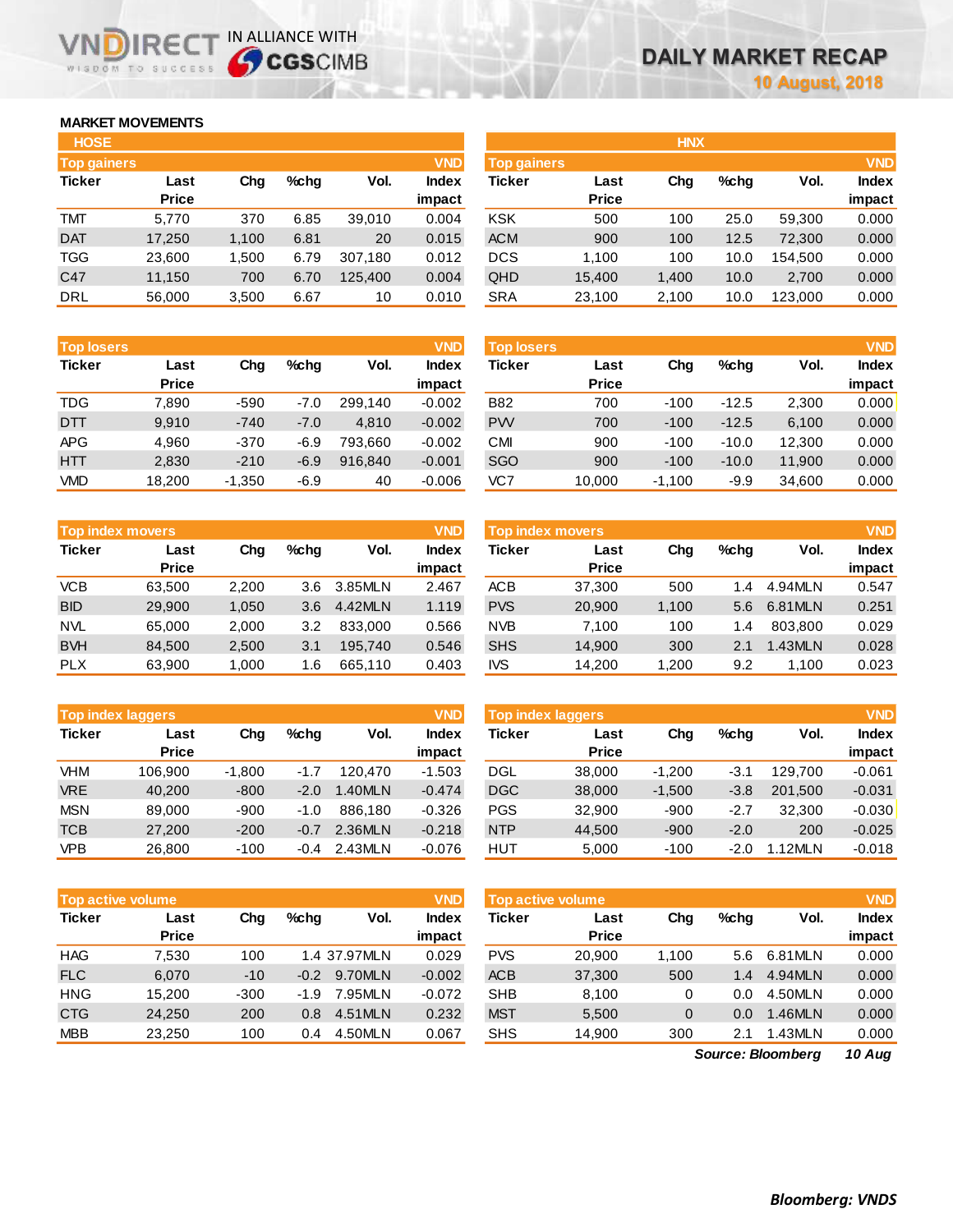## **FOREIGN ACTIVITIES**

WISDOM TO SUCCESS

**VNDIRECT IN ALLIANCE WITH** 

| Volume (Mn'shs)       | <b>HOSE</b> | d/d      | <b>HNX</b> | d/d      | Value (VND'bn)        | <b>HOSE</b> | d/d     | <b>HNX</b> | d/d    |
|-----------------------|-------------|----------|------------|----------|-----------------------|-------------|---------|------------|--------|
| <b>BUY</b>            | 11.3        | $-0.8\%$ | 1.1        | $-39.9%$ | <b>BUY</b>            | 539.5       | $-3.3%$ | 17.4       | -41.8% |
| % of market           | 6.2%        |          | 3.4%       |          | % of market           | 13.7%       |         | 3.2%       |        |
| <b>SELL</b>           | 13.9        | 19.5%    | 0.6        | $-65.4%$ | SELL                  | 598.8       | $-0.8%$ | 13.4       | -58.1% |
| % of market           | 7.5%        |          | 1.9%       |          | % of market           | 15.3%       |         | 2.5%       |        |
| <b>NET BUY (SELL)</b> | (2.53)      |          | 0.5        |          | <b>NET BUY (SELL)</b> | (59.3)      |         | 4.0        |        |

*Source: HSX, HNX*



| <b>2018 ACCUMULATION</b>                  |             |           |        |                  |                       |           |                |         |               |
|-------------------------------------------|-------------|-----------|--------|------------------|-----------------------|-----------|----------------|---------|---------------|
| Volume (Min'shs)                          | <b>HOSE</b> | % of 2017 |        | HNX $\%$ of 2017 | Value (VND'bn)        |           | HOSE % of 2017 |         | HNX % of 2017 |
| <b>BUY</b>                                | 3.142.6     | 88.6%     | 322.1  | 80.4%            | <b>BUY</b>            | 183.282.0 | 108.5%         | 6.008.3 | 72.1%         |
| % of market                               | 10.1%       |           | 3.8%   |                  | % of market           | 20.0%     |                | 3.6%    |               |
| <b>SELL</b>                               | 2.892.0     | 88.8%     | 346.6  | 85.1%            | <b>SELL</b>           | 153.375.4 | 106.1%         | 6.787.2 | 78.8%         |
| % of market                               | 9.3%        |           | 4.0%   |                  | % of market           | 16.7%     |                | 4.1%    |               |
| <b>NET BUY (SELL)</b><br>Source: HSX, HNX | 250.6       |           | (24.4) |                  | <b>NET BUY (SELL)</b> | 29,907    |                | (778.9) |               |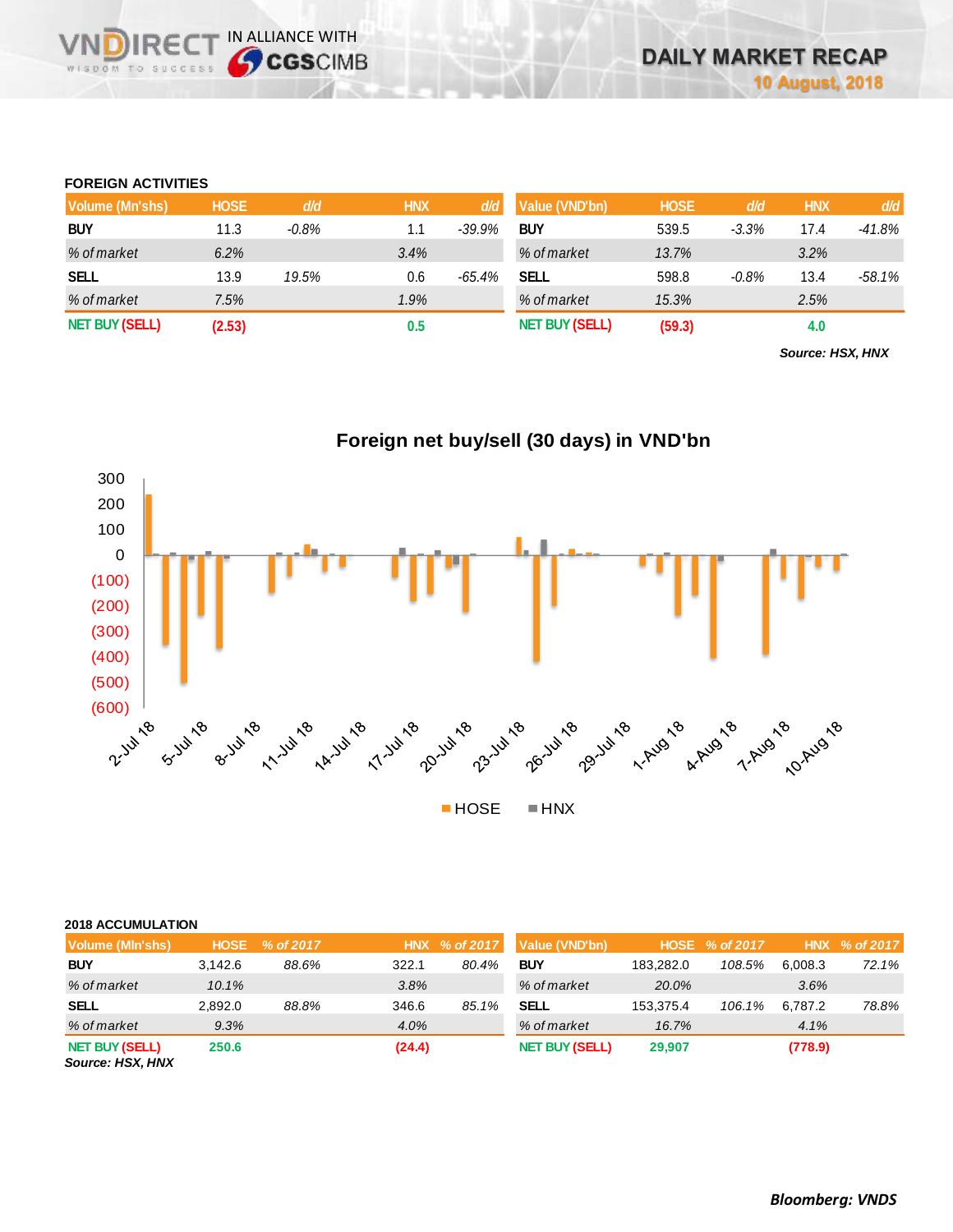## **FOREIGN ACTIVITIES**

WISDOM TO SUCCESS

**VNDIRECT IN ALLIANCE WITH** 

|               |                               | <b>HOSE</b> |         |       |                 | <b>HNX</b>                                     |                      |        |         |       |                        |
|---------------|-------------------------------|-------------|---------|-------|-----------------|------------------------------------------------|----------------------|--------|---------|-------|------------------------|
|               | Top buy by foreigners (value) |             |         |       | <b>VND'bn</b>   | <b>VND'bn</b><br>Top buy by foreigners (value) |                      |        |         |       |                        |
| <b>Ticker</b> | Last<br><b>Price</b>          | Chg         | %chg    | Value | Index<br>impact | Ticker                                         | Last<br><b>Price</b> | Chg    | %chg    | Value | <b>Index</b><br>impact |
| <b>VCB</b>    | 63,500                        | 2,200       | 3.59    | 76.3  | 2.467           | <b>PVS</b>                                     | 20,900               | 1.100  | 5.56    | 10.9  | 0.000                  |
| <b>HPG</b>    | 37,000                        | 450         | 1.23    | 58.3  | 0.298           | <b>SHB</b>                                     | 8,100                | 0      | 0.00    | 2.4   | 0.000                  |
| <b>HDB</b>    | 37,100                        | 700         | 1.92    | 57.4  | 0.214           | <b>NRC</b>                                     | 34,400               | 0      | 0.00    | 2.1   | 0.000                  |
| <b>MSN</b>    | 89,000                        | $-900$      | $-1.00$ | 39.6  | $-0.326$        | <b>SHS</b>                                     | 14,900               | 300    | 2.05    | 0.7   | 0.000                  |
| VHM           | 106,900                       | $-1,800$    | $-1.66$ | 32.4  | $-1.503$        | <b>PSD</b>                                     | 14,000               | $-900$ | $-6.04$ | 0.2   | 0.000                  |

|               | <b>VND'bn</b><br><b>Top sell by foreigners (value)</b> |          |         |       |                 |               | <b>VND'bn</b><br>Top sell by foreigners (value) |          |         |       |                        |
|---------------|--------------------------------------------------------|----------|---------|-------|-----------------|---------------|-------------------------------------------------|----------|---------|-------|------------------------|
| <b>Ticker</b> | Last<br><b>Price</b>                                   | Chg      | $%$ chg | Value | Index<br>impact | <b>Ticker</b> | Last<br><b>Price</b>                            | Chg      | %chg    | Value | <b>Index</b><br>impact |
| <b>VNM</b>    | 157.200                                                | 200      | 0.13    | 92.1  | 0.090           | <b>MAS</b>    | 38,300                                          | 300      | 0.79    | 8.2   | 0.000                  |
| <b>VIC</b>    | 104.200                                                | 0        | 0.00    | 83.6  | 0.000           | <b>VGC</b>    | 16,700                                          | 0        | 0.00    | 2.1   | 0.000                  |
| VHM           | 106.900                                                | $-1,800$ | $-1.66$ | 43.1  | $-1.503$        | <b>SHS</b>    | 14.900                                          | 300      | 2.05    | 1.0   | 0.000                  |
| <b>HDB</b>    | 37,100                                                 | 700      | 1.92    | 40.5  | 0.214           | <b>HUT</b>    | 5,000                                           | $-100$   | $-1.96$ | 0.8   | 0.000                  |
| <b>VCB</b>    | 63.500                                                 | 2,200    | 3.59    | 40.0  | 2.467           | DGL           | 38,000                                          | $-1.200$ | $-3.06$ | 0.3   | 0.000                  |

|               | <b>VND'bn</b><br>Top net buy by foreigners (value) |       |      |       |                 |               | <b>VND'bn</b><br>Top net buy by foreigners (value) |          |         |              |                        |  |
|---------------|----------------------------------------------------|-------|------|-------|-----------------|---------------|----------------------------------------------------|----------|---------|--------------|------------------------|--|
| <b>Ticker</b> | Last<br><b>Price</b>                               | Chg   | %chg | Value | Index<br>impact | <b>Ticker</b> | Last<br><b>Price</b>                               | Chg      | %chg    | <b>Value</b> | <b>Index</b><br>impact |  |
| <b>VCB</b>    | 63.500                                             | 2,200 | 3.59 | 36.3  | 2.467           | <b>PVS</b>    | 20,900                                             | 1.100    | 5.56    | 10.6         | 0.000                  |  |
| <b>HPG</b>    | 37,000                                             | 450   | 1.23 | 21.2  | 0.298           | <b>SHB</b>    | 8,100                                              | 0        | 0.00    | 2.3          | 0.000                  |  |
| <b>HDB</b>    | 37.100                                             | 700   | 1.92 | 16.9  | 0.214           | <b>NRC</b>    | 34,400                                             | 0        | 0.00    | 2.1          | 0.000                  |  |
| SSI           | 30,300                                             | 700   | 2.36 | 13.1  | 0.109           | <b>PSD</b>    | 14.000                                             | $-900$   | $-6.04$ | 0.2          | 0.000                  |  |
| <b>GAS</b>    | 98.700                                             | 500   | 0.51 | 12.9  | 0.298           | <b>WCS</b>    | 125.000                                            | $-1.000$ | $-0.79$ | 0.2          | 0.000                  |  |

|               | <b>VND'bn</b><br>Top net sell by foreigners (value) |             |         |         |                 | Top net sell by foreigners (value) |                      |          |         |         | <b>VND'bn</b>   |
|---------------|-----------------------------------------------------|-------------|---------|---------|-----------------|------------------------------------|----------------------|----------|---------|---------|-----------------|
| <b>Ticker</b> | Last<br><b>Price</b>                                | Chg         | %chg    | Value   | Index<br>impact | <b>Ticker</b>                      | Last<br><b>Price</b> | Chg      | %chg    | Value   | Index<br>impact |
| <b>VNM</b>    | 157.200                                             | 200         | 0.13    | $-85.8$ | 0.090           | <b>MAS</b>                         | 38.300               | 300      | 0.79    | $-8.23$ | 0.000           |
| <b>VIC</b>    | 104.200                                             | $\mathbf 0$ | 0.00    | $-65.5$ | 0.000           | <b>VGC</b>                         | 16.700               | 0        | 0.00    | $-2.03$ | 0.000           |
| <b>HAG</b>    | 7.530                                               | 100         | 1.35    | $-20.9$ | 0.029           | <b>HUT</b>                         | 5.000                | $-100$   | $-1.96$ | $-0.75$ | 0.000           |
| <b>VRE</b>    | 40.200                                              | $-800$      | $-1.95$ | $-20.0$ | $-0.474$        | <b>SHS</b>                         | 14.900               | 300      | 2.05    | $-0.32$ | 0.000           |
| VHM           | 106.900                                             | $-1.800$    | $-1.66$ | $-10.7$ | $-1.503$        | <b>DGL</b>                         | 38,000               | $-1,200$ | $-3.06$ | $-0.31$ | 0.000           |

*10-Aug-18*

*Source: Bloomberg, HOSE, HNX*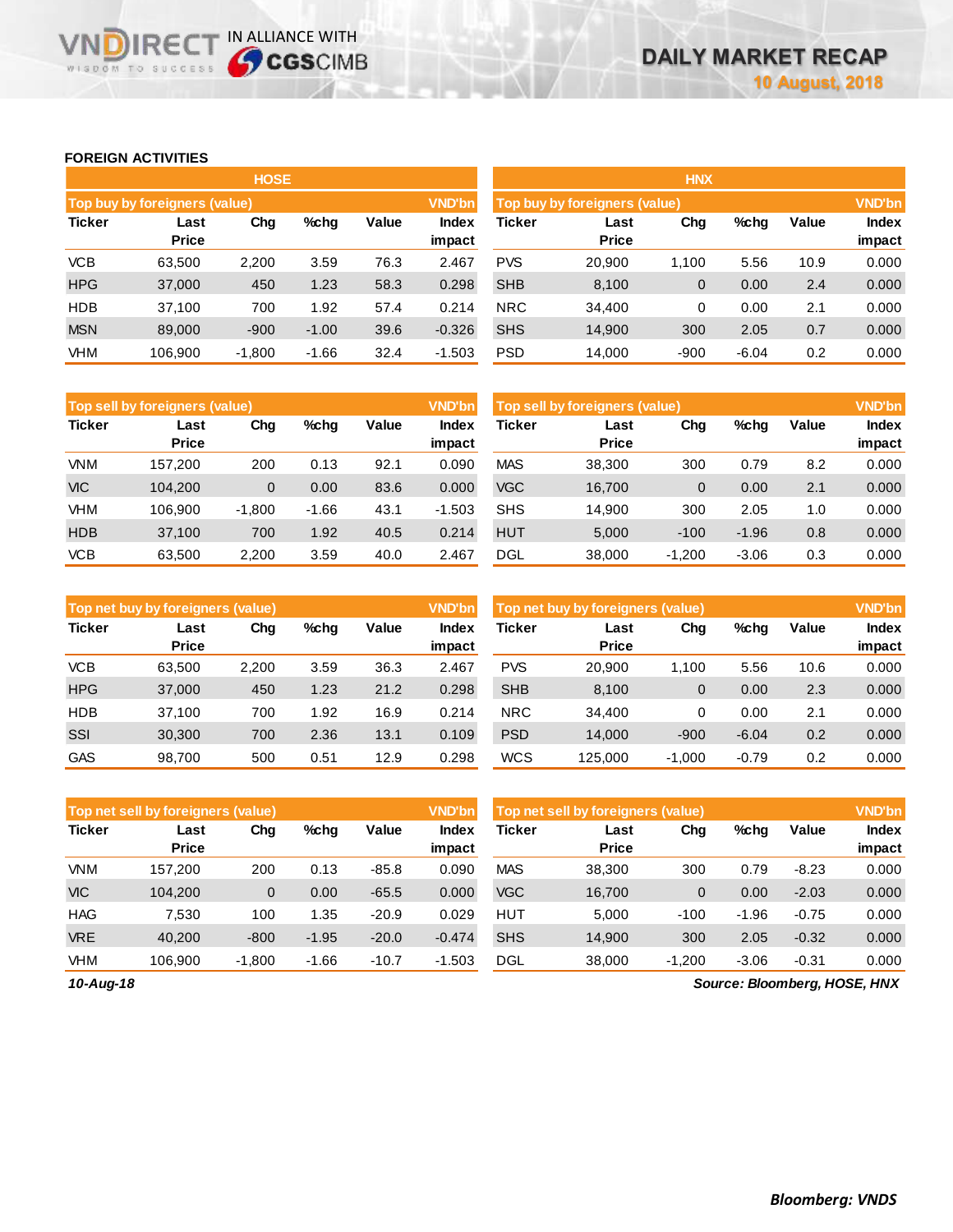# **DAILY MARKET RECAP**

**10 August, 2018**

# **TOP 60 MARKET CAP STOCKS SNAPSHOT ON HOSE**

IR<sub>E</sub>

WISDOM TO SUCCESS

VI

IN ALLIANCE WITH

| No. Ticker | <b>Price</b> |         | Price change (%) |            |                |                 |            |         | Mkt. Cap Outs. Vol. Float ratio Avail. Fil Ave. daily vol. | P/E          | P/B          | <b>ROE</b> | <b>ROA</b> |
|------------|--------------|---------|------------------|------------|----------------|-----------------|------------|---------|------------------------------------------------------------|--------------|--------------|------------|------------|
|            | <b>VND</b>   | 1 M     | ЗМ               | 6 <i>M</i> | <b>US\$mln</b> | <b>M</b> In'shs | $\%$       |         | % (30 days-shs)                                            | $\pmb{\chi}$ | $\pmb{\chi}$ | $\%$       | $\%$       |
| 1 VIC VM   | 104,200      | 1.2     | 4.6              | 61.2       | 14,289         | 3,192           | 49.3       | 21.2    | 1,603,609                                                  | 83.0         | 7.4          | 10.8       | 1.7        |
| 2 VHM VM   | 106,900      | $-3.7$  | <b>N/A</b>       | <b>N/A</b> | 12,307         | 2,680           | 100.0      | 33.2    | 295,544                                                    | 45.5         | 3.1          | <b>N/A</b> | <b>N/A</b> |
| 3 VCB VM   | 63,500       | 19.6    | 12.4             | 4.3        | 9,816          | 3,598           | 22.9       | 9.2     | 2,192,963                                                  | 20.2         | 3.9          | 20.5       | 1.2        |
| 4 VNM VM   | 157,200      | $-5.9$  | $-12.7$          | $-17.7$    | 9,802          | 1,451           | 46.2       | 40.6    | 786,878                                                    | 25.9         | 8.8          | 34.9       | 28.8       |
| 5 GAS VM   | 98,700       | 23.4    | $-6.0$           | 2.0        | 8,116          | 1,914           | 4.2        | 45.5    | 562,089                                                    | 17.0         | 4.4          | 27.5       | 17.8       |
| 6 SAB VM   | 209,000      | $-5.0$  | $-10.7$          | $-7.1$     | 5,758          | 641             | 10.4       | 39.3    | 73,062                                                     | 29.9         | 8.5          | 31.2       | 21.9       |
| 7 BID VM   | 29,900       | 26.4    | $-8.6$           | $-7.4$     | 4,392          | 3,419           | 4.4        | 27.5    | 3,616,443                                                  | 12.8         | 2.0          | 16.8       | 0.7        |
| 8 TCB VM   | 27,200       | $-1.6$  | <b>N/A</b>       | <b>N/A</b> | 4,086          | 3,497           | 100.0      | 0.0     | 1,857,023                                                  | 8.9          | 2.0          | 24.3       | 3.2        |
| 9 MSN VM   | 89,000       | 19.9    | $-5.3$           | 8.3        | 4,027          | 1,053           | 37.9       | 20.2    | 770,738                                                    | 16.6         | 5.5          | 32.2       | 8.8        |
| 10 CTG VM  | 24,250       | 8.5     | $-13.4$          | $-1.0$     | 3,879          | 3,723           | 15.8       | 0.0     | 5,351,790                                                  | 11.6         | 1.3          | 12.2       | $0.7\,$    |
| 11 VJC VM  | 152,400      | 14.2    | $-4.8$           | $-1.1$     | 3,546          | 542             | 53.2       | 5.6     | 644,201                                                    | 16.1         | 7.8          | 67.1       | 19.7       |
| 12 HPG VM  | 37,000       | 4.2     | $-6.2$           | $-11.1$    | 3,376          | 2,124           | 55.8       | 10.3    | 5,293,647                                                  | 8.8          | 2.2          | 30.1       | 17.6       |
| 13 VRE VM  | 40,200       | 10.7    | $-10.9$          | $-15.8$    | 3,283          | 1,901           | 100.0      | 17.2    | 1,279,314                                                  | 50.8         | 2.9          | 5.7        | 5.6        |
| 14 PLX VM  | 63,900       | 16.2    | $-0.2$           | $-12.6$    | 3,181          | 1,159           | 6.3        | 9.1     | 550,159                                                    | 19.7         | 4.0          | 18.3       | 6.0        |
|            |              |         |                  |            |                |                 |            |         |                                                            |              |              |            |            |
| 15 VPB VM  | 26,800       | $-3.6$  | $-8.1$           | $-12.5$    | 2,790          | 2,423           | 75.8       | 0.0     | 4,293,463                                                  | 10.1         | 2.3          | 26.9       | 2.5        |
| 16 BVHVM   | 84,500       | 17.4    | $-11.4$          | 18.0       | 2,545          | 701             | 31.2       | 24.3    | 136,875                                                    | 46.5         | 3.9          | 8.5        | 1.3        |
| 17 NVL VM  | 65,000       | 28.7    | 16.1             | 6.4        | 2,534          | 907             | 31.1       | 40.0    | 880,063                                                    | 25.7         | 4.2          | 18.7       | 4.7        |
| 18 MBB VM  | 23,250       | 12.9    | $-6.4$           | $-4.3$     | 2,158          | 2,160           | 61.2       | 0.0     | 5,428,020                                                  | 11.0         | 1.7          | 16.3       | $1.5$      |
| 19 MWG VM  | 115,400      | 10.0    | 15.4             | 3.0        | 1,601          | 323             | 85.7       | 0.0     | 568,147                                                    | 13.6         | 5.0          | 43.9       | 13.7       |
| 20 HDB VM  | 37,100       | 5.7     | $-7.3$           | $-16.8$    | 1,564          | 981             | 100.0      | 2.8     | 1,539,635                                                  | 18.9         | 2.6          | 14.9       | 1.0        |
| 21 FPT VM  | 43,100       | 6.7     | $-15.0$          | $-9.9$     | 1,136          | 614             | 81.7       | 0.0     | 966,127                                                    | 8.5          | 2.2          | 28.6       | 11.4       |
| 22 ROS VM  | 41,500       | $-0.4$  | $-49.3$          | $-65.3$    | 1,012          | 568             | 27.0       | 46.7    | 614,553                                                    | 28.4         | 4.1          | 14.7       | 8.4        |
| 23 STB VM  | 11,250       | 8.2     | $-12.8$          | $-24.7$    | 872            | 1,804           | 94.0       | 13.5    | 4,675,724                                                  | 13.7         | 0.9          | 6.4        | 0.4        |
| 24 BHN VM  | 83,200       | $-3.7$  | $-20.8$          | $-40.0$    | 829            | 232             | 0.9        | 31.4    | 2,980                                                      | 30.0         | 5.1          | 17.3       | $6.7\,$    |
| 25 EIB VM  | 14,000       | 0.0     | $-5.7$           | $-4.8$     | 740            | 1,229           | 83.8       | 0.0     | 217,369                                                    | 14.0         | 1.1          | 8.6        | 0.9        |
| 26 TPB VM  | 25,550       | $-6.1$  | $-13.4$          | <b>N/A</b> | 731            | 666             | 95.3       | 0.0     | 200,205                                                    | 14.9         | 2.2          | 15.9       | $0.8\,$    |
| 27 PNJ VM  | 96,000       | 12.3    | $-18.6$          | $-2.4$     | 669            | 162             | 64.1       | 0.0     | 457,581                                                    | 18.8         | 3.2          | 34.4       | 20.0       |
| 28 SSIVM   | 30,300       | 9.6     | $-11.7$          | $-4.1$     | 651            | 500             | 76.7       | 44.4    | 4,040,685                                                  | 11.7         | 1.7          | 14.4       | 6.9        |
| 29 HNG VM  | 15,200       | 32.8    | 75.1             | 130.3      | 579            | 887             | 44.7       | 56.2    | 3,906,586                                                  | <b>N/A</b>   | 1.2          | $-3.9$     | $-1.3$     |
| 30 DHG VM  | 102,500      | 1.6     | $-1.4$           | 5.7        | 576            | 131             | 31.9       | 53.3    | 221,667                                                    | 25.4         | 4.6          | 18.4       | 14.1       |
| 31 CTD VM  | 157,000      | 10.6    | 10.5             | $-13.3$    | 528            | 78              | 87.0       | 6.9     | 163,923                                                    | 7.7          | 1.6          | 22.5       | 11.8       |
| 32 GEX VM  | 35,400       | 15.3    | 2.6              | 17.2       | 515            | 339             | 73.6       | 37.8    | 1,309,519                                                  | 11.7         | 2.2          | 22.3       | 6.9        |
| 33 KDH VM  | 29,700       | 1.0     | $-14.4$          | $-5.4$     | 495            | 388             | 76.5       | 4.6     | 142,100                                                    | 19.3         | 1.8          | 10.0       | 6.0        |
| 34 REE VM  | 34,050       | 11.1    | $-4.1$           | $-8.5$     | 454            | 310             | 84.4       | 0.0     | 499,407                                                    | 6.4          | 1.2          | 20.9       | 12.5       |
| 35 TCH VM  | 28,800       | 38.1    | 0.7              | 39.8       | 437            | 353             | 50.0       | 45.2    | 1,077,399                                                  | 26.7         | 2.3          | 8.5        | 7.8        |
| 36 DXG VM  | 27,300       | 29.4    | $-6.5$           | 9.4        | 402            | 342             | 70.0       | 4.1     | 3,693,691                                                  | 9.5          | 2.2          | 26.2       | 9.5        |
| 37 VCI VM  | 56,500       | 0.9     | $-25.2$          | $-4.7$     | 393            | 162             | 70.0       | 7.8     | 95,787                                                     | 13.2         | 3.0          | 30.5       | 13.9       |
| 38 SCS VM  | 171,500      | N/A     | <b>N/A</b>       | N/A        | 368            | 50              | 99.1       | 36.4    | <b>N/A</b>                                                 | 26.3         | 10.2         | 40.8       | 35.2       |
| 39 SBT VM  | 16,200       | 5.9     | $-6.1$           | $-5.8$     | 345            | 495             | 47.4       | 92.8    | 1,948,913                                                  | 15.4         | 1.3          | 11.1       | 4.2        |
| 40 NT2 VM  | 27,000       | $-10.9$ | $-14.3$          | $-12.9$    | 334            | 288             | 32.1       | 27.3    | 307,991                                                    | 9.3          | 2.1          | 19.5       | 8.5        |
| 41 HCM VM  | 59.700       | 17.5    | $-11.0$          | $-26.3$    | 332            | 130             | 66.5       | 39.0    | 336,068                                                    | 9.7          | 2.6          | 29.3       | 16.8       |
| 42 GMD VM  | 26,100       | 9.0     | $-0.9$           | $-21.0$    | 323            | 288             | 59.6       | $0.0\,$ | 438,374                                                    | $4.2\,$      | $1.3$        | 29.8       | 16.8       |
| 43 HAG VM  | 7,530        | 51.5    | 47.6             | 15.8       | 300            | 927             | 63.8       | 39.8    | 11,436,320                                                 | <b>N/A</b>   | 0.5          | 0.5        | 0.1        |
| 44 DPM VM  | 17,800       | 2.6     | $-6.8$           | $-18.0$    | 299            | 391             | 40.2       | 28.9    | 668,210                                                    | 12.3         | 0.9          | 8.0        | 5.9        |
| 45 PAN VM  | 57,800       | 4.0     | $-9.0$           | 14.7       | 298            | 120             | 60.0       | 59.4    | 41,825                                                     | 15.3         | 2.5          | 16.5       | 7.6        |
| 46 KDC VM  | 33,600       | 0.7     | $-6.4$           | $-20.0$    | 297            | 206             | 41.7       | 28.9    | 90,019                                                     | <b>N/A</b>   | 1.2          | $-1.0$     | $-0.5$     |
| 47 PDR VM  | 25,000       | $-2.0$  | $-20.6$          | $-13.3$    | 286            | 266             | 37.8       | 42.0    | 850,716                                                    | 12.4         | 2.3          | 19.7       | 5.5        |
| 48 VPI VM  | 41,000       | $-0.5$  | <b>N/A</b>       | N/A        | 282            | 160             | 100.0      | 38.8    | 201,861                                                    | 9.5          | 3.6          | 38.8       | 13.1       |
| 49 VHC VM  | 69,100       | 24.1    | 25.9             | 32.9       | 274            | 92              | 38.5       | 60.3    | 154,727                                                    | 7.1          | 2.2          | 22.7       | 12.3       |
| 50 CII VM  | 26,000       | $-2.4$  | $-13.6$          | $-23.8$    | 273            | 245             | 88.1       | 14.0    | 739,845                                                    | <b>N/A</b>   | 1.3          | 6.1        | 1.5        |
| 51 PVD VM  | 16,350       | 27.7    | 5.5              | $-17.8$    | 269            | 383             | 49.4       | 28.2    | 1,947,261                                                  | <b>N/A</b>   | 0.5          | $-0.1$     | 0.0        |
| 52 NLG VM  | 29,150       | 0.7     | $-0.5$           | 4.6        | 263            | 210             | 63.3       | 0.0     | 364,393                                                    | 10.4         | 2.1          | 19.1       | 7.9        |
| 53 DCM VM  | 11,000       | 7.8     | $-5.2$           | $-8.3$     | 250            | 529             | 24.4       | 45.0    | 415,489                                                    | 13.9         | 0.9          | 8.7        | 4.9        |
| 54 PPC VM  | 18,100       | 6.8     | $-1.6$           | $-4.0$     | 249            | 321             | 24.7       | 33.7    | 212,379                                                    | 5.9          | 1.0          | 16.1       | 10.8       |
| 55 KBC VM  | 12,000       | 8.6     | $-10.4$          | -4.0       | 242            | 470             | 75.4       | 31.8    | 1,997,266                                                  | 12.8         | 0.7          | 7.5        | 4.0        |
| 56 YEG VM  | 195,000      | $-24.0$ | <b>N/A</b>       | <b>N/A</b> | 229            | 27              | 100.0      | 0.0     | 12,427                                                     | 78.8         | 15.2         | 29.0       | 11.6       |
| 57 PME VM  | 70,500       | $-0.7$  | $-1.7$           | $-1.1$     | 227            | 75              | 99.0       | 0.0     | 10,135                                                     | 16.3         | 3.3          | 19.3       | 16.0       |
| 58 LGC VM  | 27,000       | 4.2     | 2.3              | 30.1       | 224            | 193             | <b>N/A</b> | 4.0     | 26                                                         | 31.4         | 2.1          | 6.9        | 1.8        |
| 59 PVT VM  | 17,500       | 18.6    | $-3.0$           | 0.0        | 212            | 281             | 42.8       | 15.1    | 155,498                                                    | 8.0          | 1.3          | 12.6       | 5.0        |
| 60 FRT VM  | 72,000       | 1.4     | $-20.9$          | <b>N/A</b> | 210            | 68              | 92.4       | 1.8     | 16,344                                                     | 17.4         | 6.1          | 42.9       | 6.8        |
|            |              |         |                  |            |                |                 |            |         | <b>Source: Bloomberg</b>                                   |              |              | 10 Aug     |            |